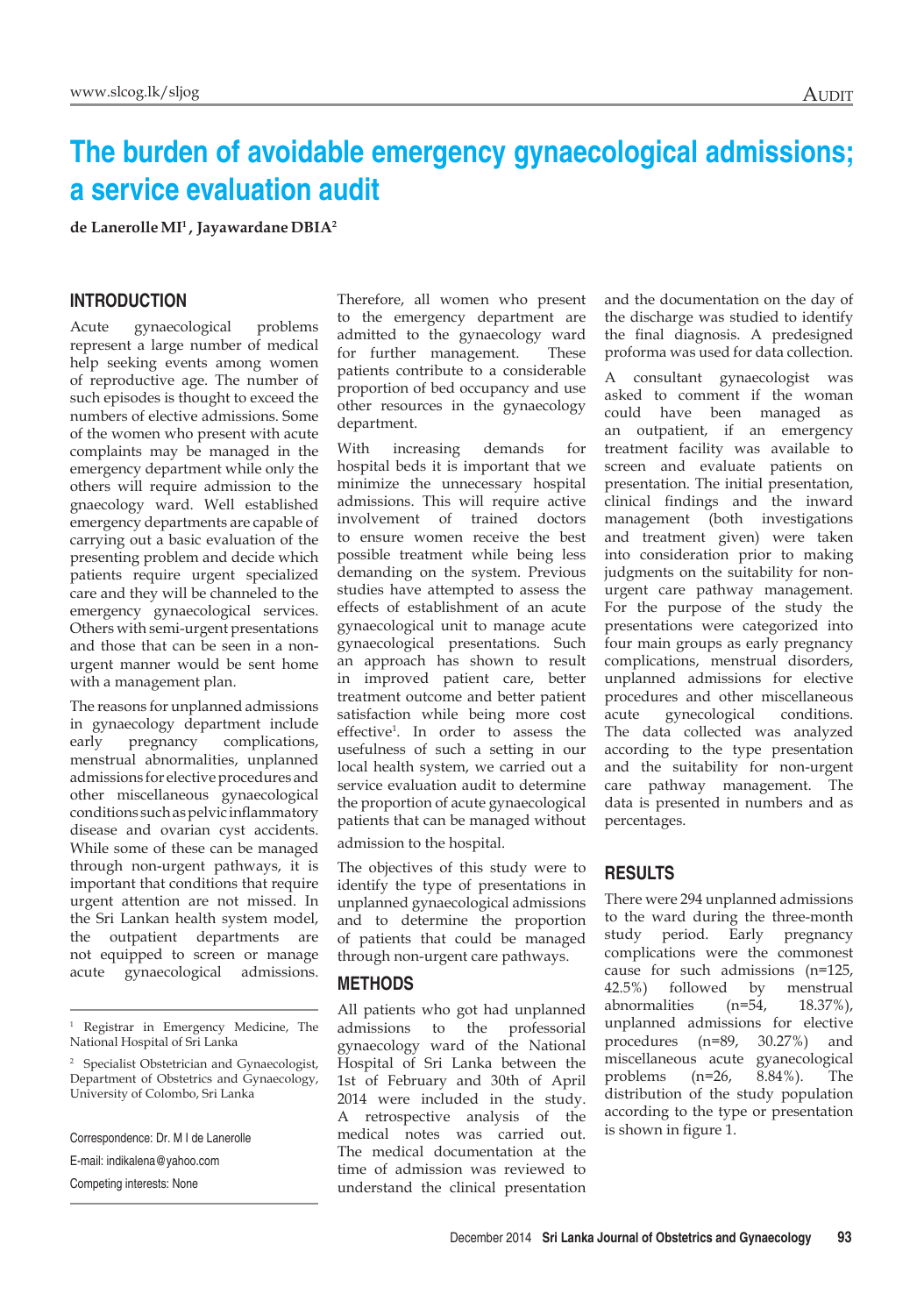

**Figure 1. The distribution of the study population according to reason for admission**

Miscarriage was the commonest cause for admission among patients with early pregnancy complications (n=68, 54.4%) and they presented with threatened miscarriage (n=46), incomplete miscarriage (n=10), missed miscarriage (n=6) and complete miscarriage (n=5). One patient presented with miscarriage complicated by sepsis. Excessive vomiting in early pregnancy was the cause for presentation in 16 patients (n=12.8%). Raised blood pressure, diabetes mellitus, vulval pain and gastroeneteritis in early pregnancy were the cause in 19 admissions. There were 22 (17.6%) patients who presented with abdominal pain in early pregnancy. The reason for the pain was an ectopic pregnancy in twelve patients, urinary tract infections in 5 while no pathology was found in five patients. Among the women who presented with menstrual abnormalities, 37 (68.5%) were in the perimenopausal age group. Acute abdominal pain related to either ovarian cysts, pelvic inflammatory disease, urinary tract infection or fibroid uterus was the leading cause (n=18, 69.2%) among patients with miscellaneous gynaecological causes. The other miscellaneous causes included vaginal candidiasis, urine retention, sexual abuse, Bartholin's cysts or abscesses. There were 89 patients whose admissions was unplanned but on a request by a gynaecologist, commonly for an elective procedure. This group was not analyzed further since they do not come under the care of an emergency department.

Analysis of the clinical presentation and the final diagnosis to evaluate their suitability for outpatient management in non-urgent care pathways revealed that 54.6% (n=112) of the unplanned admissions could have been avoided by an emergency department capable of gynaecological assessment. This included 60% (75 out of 125) women with early pregnancy problems, 48.1% (26 of 54) with menstrual problems and 42.3% (11 of 26) with miscellaneous acute gynaecology admissions. The proportion of women that were suitable for non-urgent care pathways is shown in figure 2.